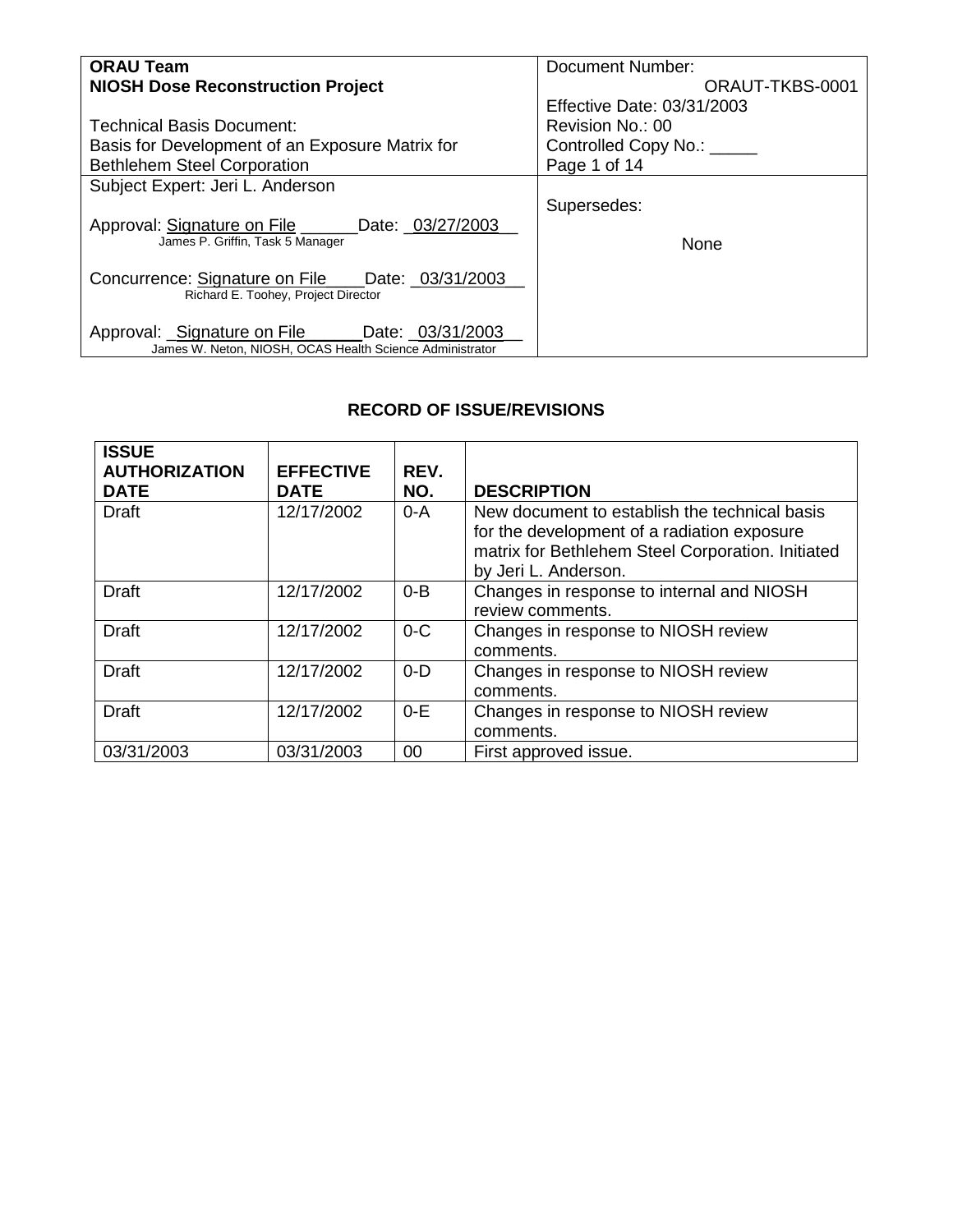# **Basis for Development of an Exposure Matrix for BETHLEHEM STEEL CORPORATION**

Lackawanna, New York Period of Operation: 1949-1952

### **Site Description and Operational History**

The Atomic Energy Commission (AEC) contracted with the Bethlehem Steel Corporation (BSC) in 1949 to develop improved rolling mill pass schedules. This work was conducted under contracts AT(30-1)-1279 and AT(30-1)-1156, which were subcontracts with National Lead of Ohio (US DOE 1985). The pass schedules were for the rolling of 5-inch natural uranium billets into 1.5-inch rods to be used in nuclear reactors (LaMastra 1976, US DOE 1985) for production of plutonium. The billets were prepared by Mallinckrodt Chemical in St. Louis, MO and shipped to Lackawanna in freight cars. The freight cars were spotted within the plant and served as storage for the uranium billets during the week (Range 1976, ORNL 1980, US DOE 1985). The rolling experiments took place only on weekends because the mills were already in full use 5 days per week and involved only the 10" bar mill and associated billet preparation and handling equipment (LaMastra 1976, Range 1976, Thornton 1977, ORNL 1980, US DOE 1985).

Because of material accountability procedures, scale, residue and cropped ends were collected and fine debris was vacuumed, packaged and sent back to the AEC (LaMastra 1976, Range 1976, ORNL 1980, US DOE 1985). Radiological surveys were conducted in 1976 and 1980 of the original facility and equipment, which were still in existence. These surveys identified no residual contamination above natural background levels (LaMastra 1976, ORNL 1980, US DOE 1985).

Some references indicate that all work was done between 1949 and 1951 (Summary 1951, LaMastra 1976, ORNL 1980). However, there are reports that indicate that seven additional rollings took place in 1952 (Bowman et al. 1952, NLO 1952b, US DOE 1985) although these were reported to be production rollings. A letter from a labor representative from October 1979 claims that six to eight rollings took place in 1955 although no verification of these dates have been found (Kosanovich 1979). The work was supposedly transferred to the Fernald Plant around September 1952 (NLO 1952b, LaMastra 1976, Range 1976). The information obtained from the rolling experiments at BSC was used in designing a rolling mill at the National Lead Company plant in Fernald, Ohio, which began production in 1953 (LaMastra 1976, Range 1976). Table 1 provides the dates of the rollings at BSC for which actual documentation has been found.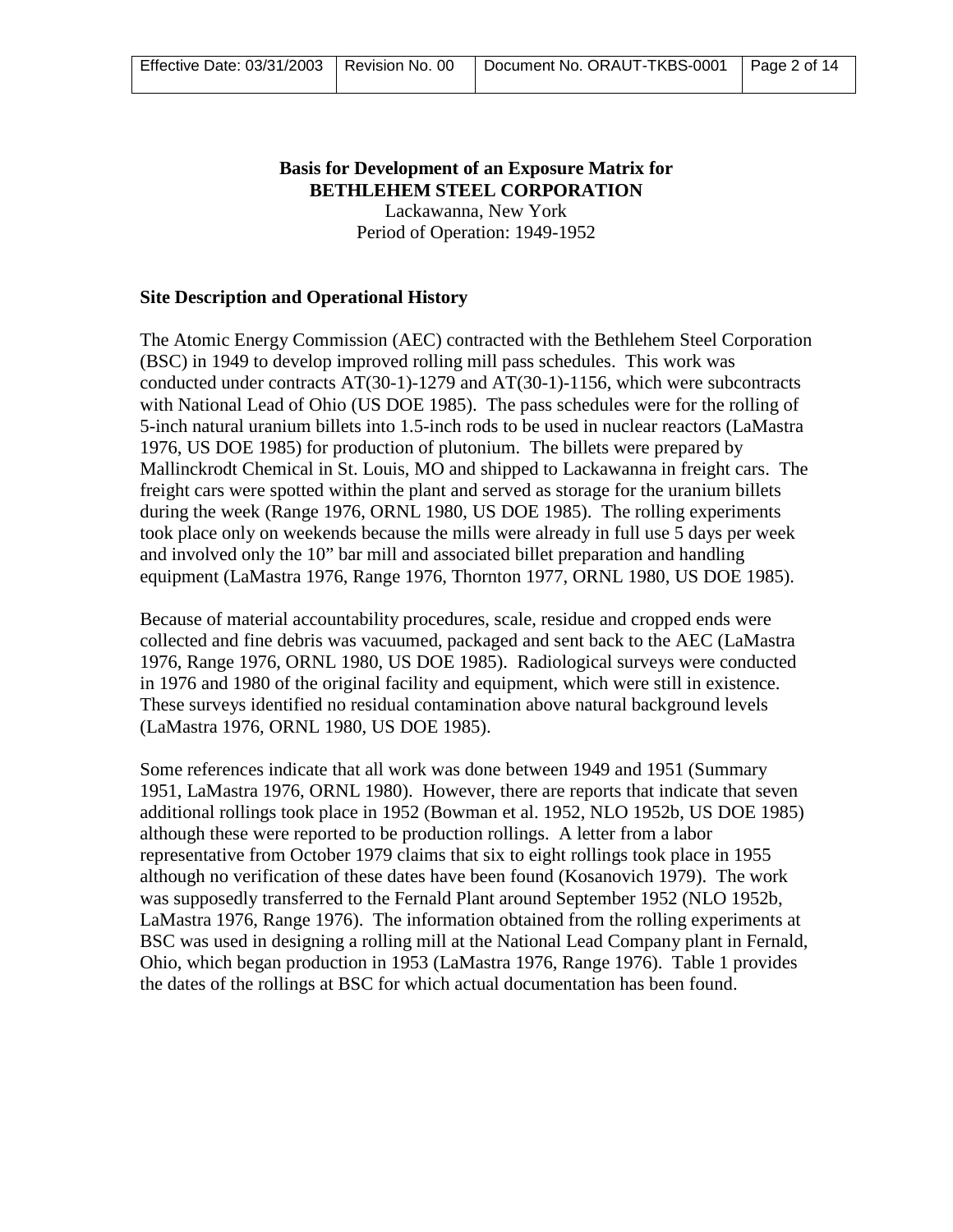| Effective Date: 03/31/2003   Revision No. 00 | Document No. ORAUT-TKBS-0001   Page 3 of 14 |  |
|----------------------------------------------|---------------------------------------------|--|
|                                              |                                             |  |

| Date of Rolling    | Day of Week  | <b>Type</b>  | <b>No. of Billets</b> | <b>Bath Type</b> |
|--------------------|--------------|--------------|-----------------------|------------------|
|                    |              |              | <b>Rolled</b>         |                  |
| April 26-27, 1951  | Thurs., Fri. | Experimental | 26                    | Lead/Salt        |
| July 29, 1951      | Sun.         | Experimental | 24                    | Lead/Salt        |
| August 26, 1951    | Sun.         | Experimental | 32                    | Lead/Salt        |
| September 30, 1951 | Sun.         | Experimental | 43                    | Lead/Salt        |
| October 28, 1951   | Sun.         |              | 93                    | Salt             |
| January 26, 1952   | Sat.         | Production   |                       | Salt             |
| March 15, 1952     | Sat.         | Production   | 218                   | Salt             |
| April 12, 1952     | Sat.         | Production   | 220                   | Salt             |
| August 17, 1952    | Sun.         | Production   | 157                   | Salt             |
| August 31, 1952    | Sunday       | Production   | 219                   | Salt             |
| September 14, 1952 | Sunday       | Production   | 303                   | Salt             |
| September 22, 1952 | Monday       | Production   | 302                   | Salt             |

|  |  |  | Table 1. Documented rollings at Bethlehem Steel Corporation, Lackawanna, NY. |  |
|--|--|--|------------------------------------------------------------------------------|--|
|  |  |  |                                                                              |  |

Several documents report that AEC personnel were present during all rolling operations. These personnel conducted air and surface radioactivity monitoring and checked personnel involved in the rolling for contamination (LaMastra 1976, ORNL 1980, US DOE 1985). Documents also indicate that no records are available of these monitoring activities (LaMastra 1976, Range 1976, ORNL 1980). If monitoring records ever existed, they were not retained (LaMastra 1976). It appears that the uranium metal accountability records were destroyed (Range 1976).

During the war, permissible levels for uranium dust in air were set at 500  $\mu$ g/m<sup>3</sup> for insoluble uranium compounds and 150  $\mu$ g/m<sup>3</sup> for soluble uranium compounds. After the war, the University of Rochester lowered their recommendation for soluble uranium compounds to 50  $\mu$ g/m<sup>3</sup> on the basis of chemical toxicity, which is equivalent to 70 disintegrations per minute per cubic meter. This level was based primarily on animal studies. The Medical Division of the New York Operations Office felt that a "maximum permissible level" was really unknown and should be based on human data. Therefore, the level 50  $\mu$ g/m<sup>3</sup> was referred to as the "preferred level" (U.S. AEC 1949b). Many of the AEC contractors used the term Maximum Allowable (air) Concentration (MAC) interchangeably with the "preferred level" and often reported air-sampling results as multiples of the MAC (NLO 1952c, U.S. AEC 1953).

A New York Operations Office (NYOO) report of a visit to Simonds Saw and Steel in Lockport, New York on October 27, 1948 describes occupational radioactive dust exposures between 8 and 190 times the MAC depending on the type of job performed (US AEC 1948a). This report indicates a 10-hour workday. The report also states "…where the maximum amount of alpha was present, a concentration of more than 1000 times the preferred level, the beta activity of the same sample was less than 0.5 times the tolerance (40,000 beta disintegrations per cubic meter). For this reason it is felt that the exposure to beta emitting dust is of negligible consequence as compared to any concomitant alpha dust exposure" (US AEC 1948a). This survey was done during a production rolling. During experimental rollings, generally less than 50 billets were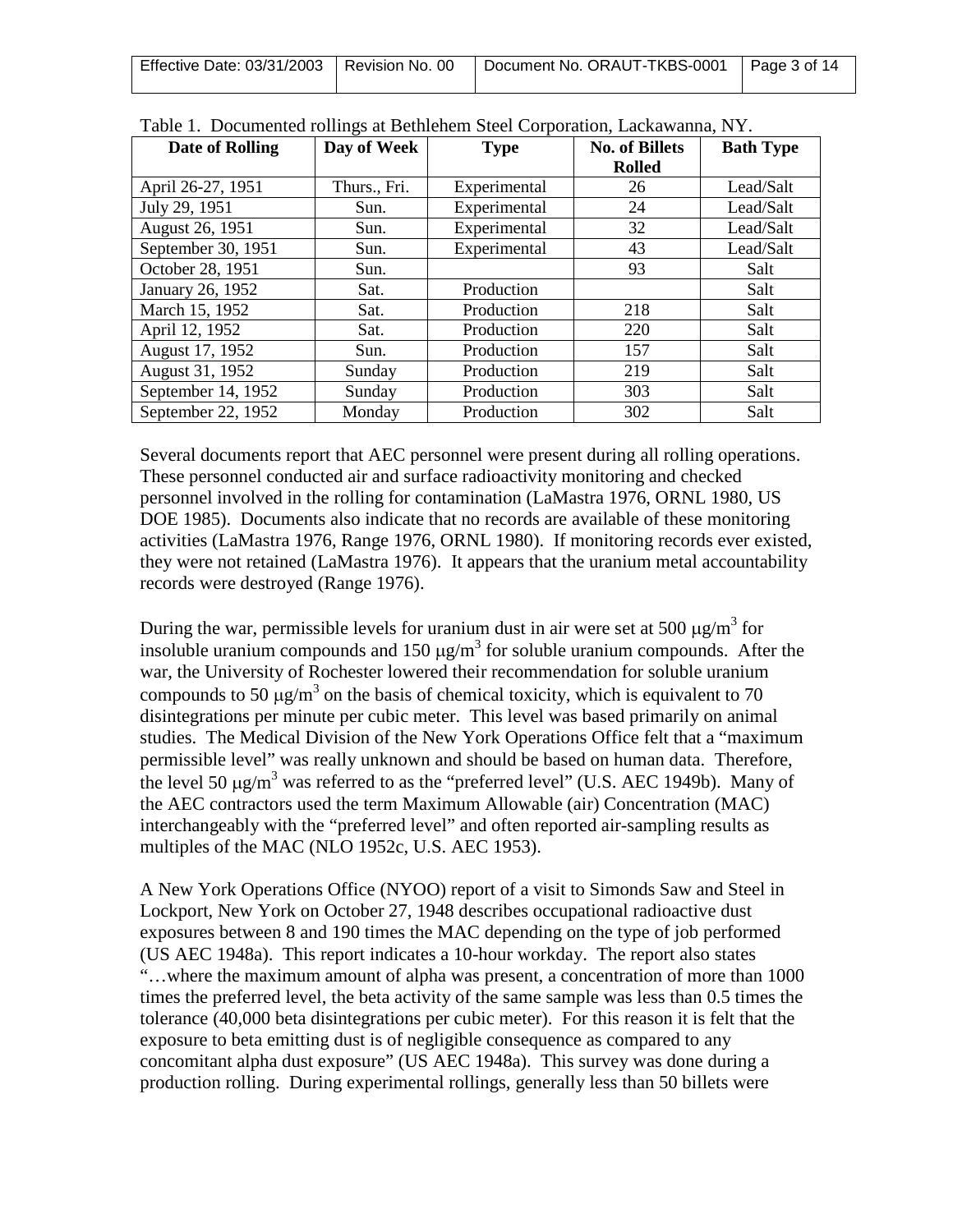rolled. It appears from the job analysis sheets that around 180 billets were rolled that day.

After the October 1948 visit to Simonds, recommendations were made for the implementation of procedures to reduce the dust hazard. Surveys were subsequently done to determine the effectiveness of implemented control procedures. A survey in December 1948 showed reduction of air concentration to levels between 4 and 28 MAC. A survey in January of 1949 showed further reduction of air concentration to levels between 1.4 and 28 MAC (U.S. AEC 1949b).

One of the many purposes of the Experimental Rolling #1 at BSC on April 26-27, 1951 was to explore the feasibility of using fused salt as a protective medium during rolling to prevent oxidation and minimize the health hazard (Summary 1951). An additional rolling was done on April 17, 1951 at Simonds Saw and Steel Company in Lockport, NY using 18" bar mills. This rolling was also considered part of Experimental Rolling #1 (Summary 1951). A NYOO report showed results from a survey done during rolling operations on a 16" bar mill at Simonds on August 20, 1951. The survey indicated exposures between 0.81 MAC to 2.5 MAC depending on the type of job performed (US AEC 1953). The same report gives the results of another survey done on December 9, 1952 at Simonds showing exposure levels between 0.93 and 4.2 MAC (US AEC 1953). The average exposures were 1.48 MAC for August 20, 1951 and 2.1 MAC for December 9, 1952. This report also indicates that workdays were generally eight hours (US AEC 1953).

Air dust data reports from rollings done in 1951 and 1952 at BSC were found in documents submitted by a claimant. Alpha air concentration values ranged from 0 to 130 dpm/m<sup>3</sup> (1.9 MAC) in 1951 and 0 and 4900 dpm/m<sup>3</sup> (70 MAC) in 1952 (NLO 1952a, US AEC 1951-1952). All data were collected by the AEC New York Operations Office Medical Division with the exception of data obtained on September 14, 1952, which was collected by National Lead Company of Ohio Health and Safety Division.

## **Estimation of Internal Exposure**

The triangular distribution is used to represent subjective judgments about uncertainty when it is possible to estimate an upper and lower bound and a most likely value for a quantity (Frey and Cullen 1995). Because there were few records of air monitoring for BSC, a triangular distribution is used to represent the distribution of possible air concentration values during operations at BSC.

Tables 2a and 2b below show the internal exposure matrix for the Bethlehem Steel site. Table 2a is considered to be a lower bound for estimation of internal exposure and Table 2b is considered to be an upper bound. For 1949 through 1952, the most likely value, or mode, was assumed to be  $140 \text{ dpm/m}^3$ , which corresponds to 2 MAC. The minimum value was assumed to be 0 dpm/ $m<sup>3</sup>$ , which takes into account the possibility that there was no exposure. The maximum value for the lower bound matrix was assumed to be 4900 dpm/m<sup>3</sup> (70 MAC), which is the maximum reading found in the Bethlehem Steel air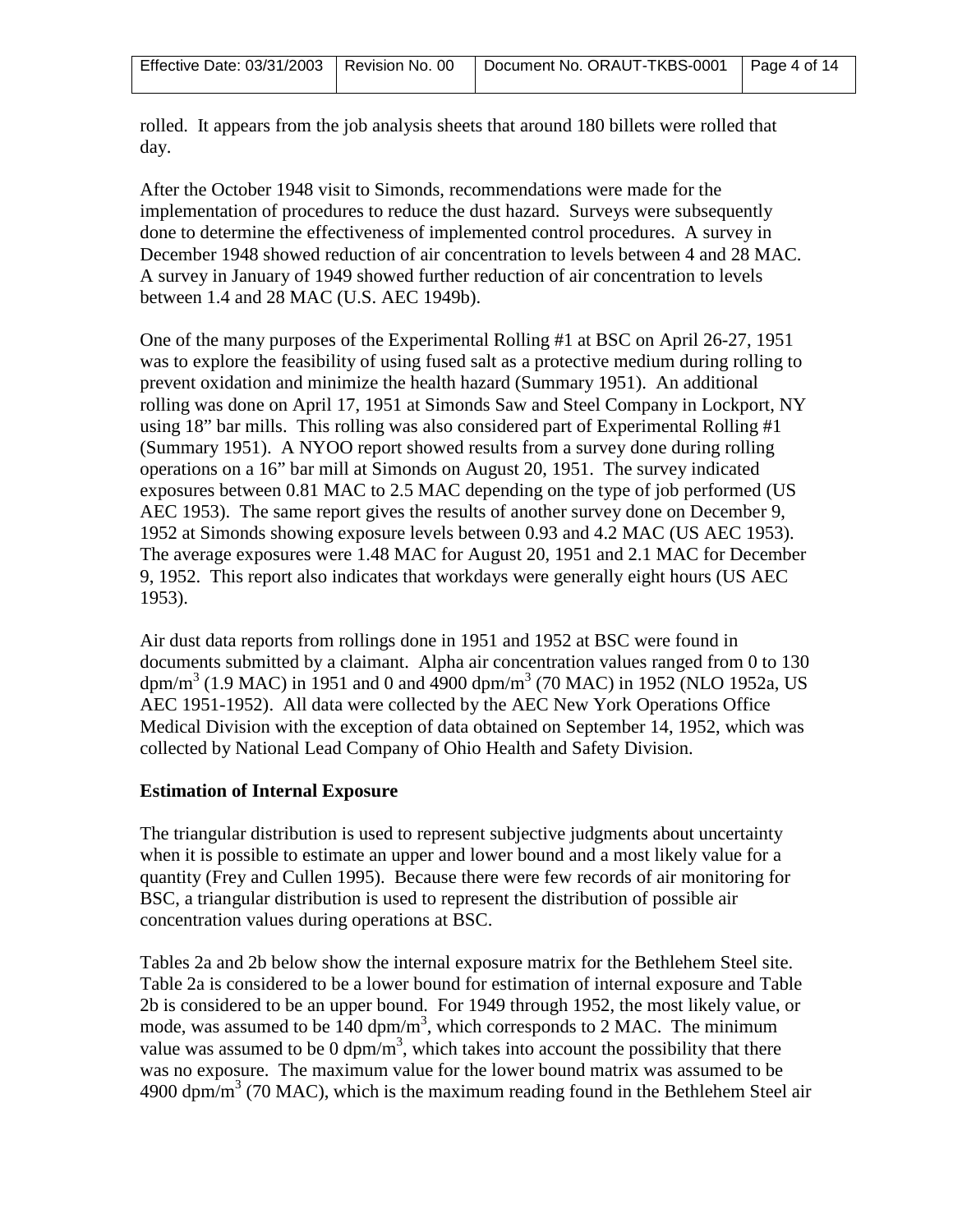|  |  | Effective Date: 03/31/2003   Revision No. 00   Document No. ORAUT-TKBS-0001   Page 5 of 14 |  |
|--|--|--------------------------------------------------------------------------------------------|--|
|--|--|--------------------------------------------------------------------------------------------|--|

monitoring data (U.S. AEC 1951-1952). The maximum value for the upper bound matrix was assumed to be  $70,000$  dpm/m<sup>3</sup> (1000 MAC) because of the reported maximum levels during rolling operations in 1948 at the Simonds facility (US AEC 1948a). Although the exposure levels in 1948 were reportedly higher than the mode value of 2 MAC used in the matrices, it was assumed that several recommended improvements were made to the process in the interim (US AEC 1948a), which is evident in the 1951 and 1952 Bethlehem Steel data. Another factor in the difference in air concentration levels is the fact that the rollings at Simonds were production runs as opposed to experimental runs that involved much less material.

The number of exposure hours per year was determined by assuming 12 10-hour workdays per year for 1949 and 1950. This assumption is conservative considering that there is no documentation that indicates any rollings actually took place during those years. If there were any rollings, it is assumed they only took place on weekends. Reports from 1951 and 1952 indicate that, with the exception of the April 1951 (Summary 1951), August 1952 (Bowman et al. 1952), and September 1952 (Schneider and Yocce) rollings, only one weekend day per month was utilized. For 1951, an additional 10 hours was added to account for the additional weekday in April, resulting in 13 10-hour workdays. For 1952, in addition to the seven documented rollings, it was assumed that one rolling each took place in February, March, June, and July resulting in 11 10-hour workdays. It is assumed that no rollings took place after September 1952 because the work was transferred to the Fernald Plant around that time (NLO 1952a, LaMastra 1976, Range 1976).

The breathing rate was calculated from the volume of air breathed for an adult light worker shown in ICRP Publication 66, Table 6 on pg. 23 (ICRP 1994). This category assumes an activity distribution of 1/3 sitting and 2/3 light exercise. The minimum and mode intakes, in pCi, were calculated by multiplying the appropriate air concentration by the breathing rate and the hours worked, and dividing by 2.2 dpm/pCi. The maximum intakes were calculated using the same method but substituting the breathing rate for an adult heavy worker, which assumes an activity distribution of 7/8 light exercise and 1/8 heavy exercise.

| Tuoiv muuttiini miiposulv muutin mon ol bounu |                          |      |      |                  |     |               |               |              |
|-----------------------------------------------|--------------------------|------|------|------------------|-----|---------------|---------------|--------------|
|                                               |                          |      |      | <b>Breathing</b> |     |               | <b>Annual</b> |              |
| Work                                          | <b>Air Concentration</b> |      | Rate | <b>Hours</b>     |     | <b>Intake</b> |               |              |
| <b>Period</b>                                 | $(dpm/m^3)$              |      |      | $(m^3/h)^*$      | (h) | (pCi)         |               |              |
|                                               | min.                     | mode | max  | Light/heavy      |     | min.          | mode          | max.         |
| 1949                                          | $\Omega$                 | 140  | 4900 | 1.2/1.7          | 120 | $0.00E + 00$  | $9.16E + 03$  | $4.54E + 05$ |
| 1950                                          | $\Omega$                 | 140  | 4900 | 1.2/1.7          | 120 | $0.00E + 00$  | $9.16E + 03$  | $4.54E + 05$ |
| 1951                                          | 0                        | 140  | 4900 | 1.2/1.7          | 130 | $0.00E + 00$  | $9.93E + 03$  | $4.92E + 05$ |
| 1952                                          | $\Omega$                 | 140  | 4900 | 1.2/1.7          | 110 | $0.00E + 00$  | $8.40E + 03$  | $4.17E + 05$ |

Table 2a. Internal Exposure Matrix-Lower Bound

\*The breathing rate of  $1.2 \text{ m}^3/\text{h}$  was used to calculate the minimum and mode intake. The breathing rate of 1.7  $m^3/h$  was used to calculate the maximum intake.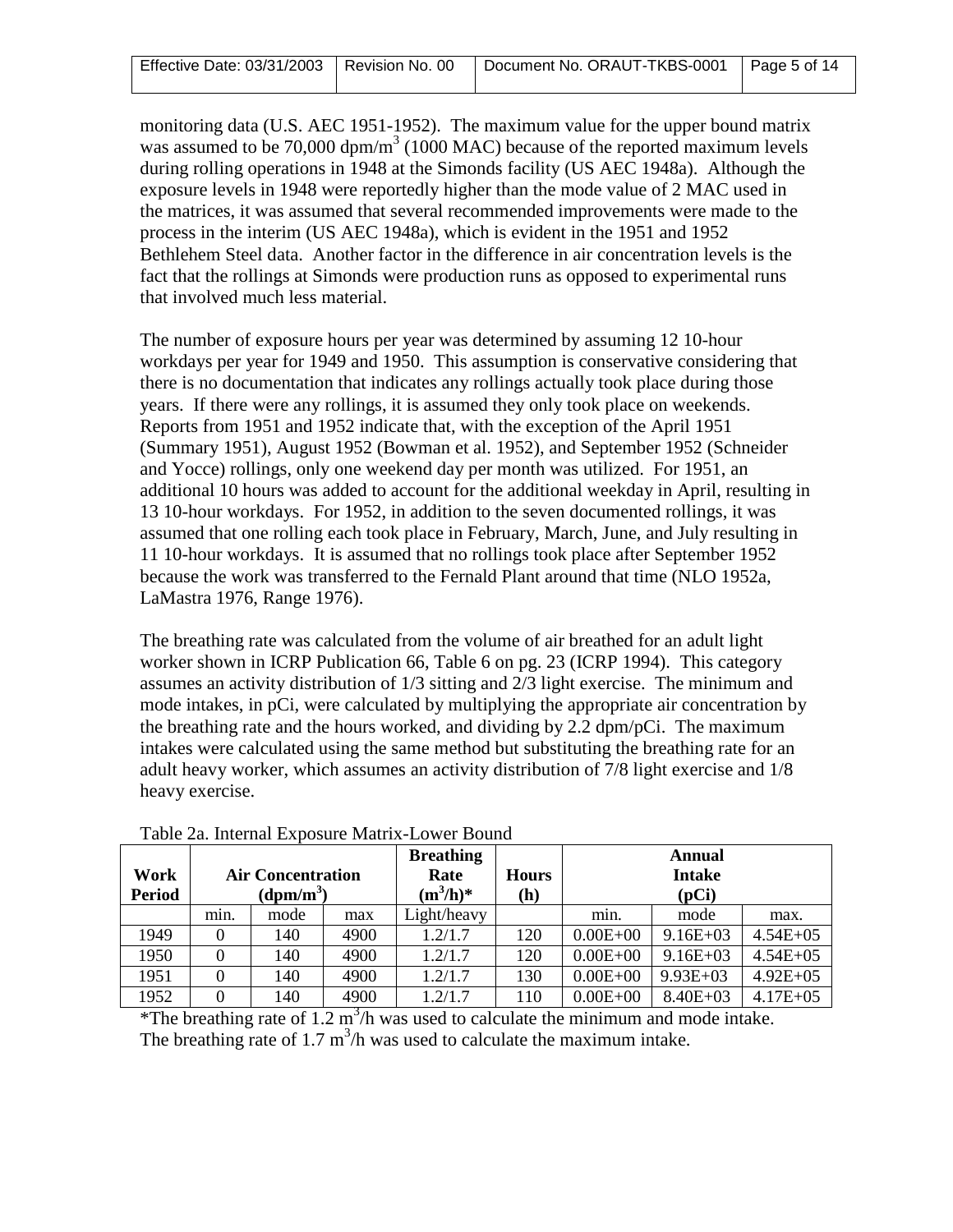| Effective Date: 03/31/2003   Revision No. 00 | ◯ Document No. ORAUT-TKBS-0001 Page 6 of 14 |  |
|----------------------------------------------|---------------------------------------------|--|
|                                              |                                             |  |

| Work<br><b>Period</b> |      | <b>Air Concentration</b><br>$(dpm/m^3)$ |        | <b>Breathing</b><br>Rate<br>$(m^3/h)^*$ | <b>Hours</b><br>(h) | <b>Annual</b><br><b>Intake</b><br>(pCi) |              |              |
|-----------------------|------|-----------------------------------------|--------|-----------------------------------------|---------------------|-----------------------------------------|--------------|--------------|
|                       | min. | mode                                    | max    | Light/heavy                             |                     | min.                                    | mode         | max.         |
| 1949                  | 0    | 140                                     | 70,000 | 1.2/1.7                                 | 120                 | $0.00E + 00$                            | $9.16E + 03$ | $6.49E + 06$ |
| 1950                  | 0    | 140                                     | 70,000 | 1.2/1.7                                 | 120                 | $0.00E + 00$                            | $9.16E + 03$ | $6.49E + 06$ |
| 1951                  | 0    | 140                                     | 70,000 | 1.2/1.7                                 | 130                 | $0.00E + 00$                            | $9.93E + 03$ | $7.03E + 06$ |
| 1952                  | 0    | 140                                     | 70,000 | 1.2/1.7                                 | 110                 | $0.00E + 00$                            | $8.40E + 03$ | $5.95E + 06$ |

|  | Table 2b. Internal Exposure Matrix-Upper Bound |  |  |
|--|------------------------------------------------|--|--|
|  |                                                |  |  |

\*The breathing rate of  $1.2 \text{ m}^3/\text{h}$  was used to calculate the minimum and mode intake. The breathing rate of 1.7  $m^3/h$  was used to calculate the maximum intake.

In order to make use of the information in Tables 2a and 2b for estimation of internal dose, the annual doses for the organ of interest should be calculated in the IMBA NIOSH program for the minimum, mode, and maximum intake of natural uranium assuming a chronic exposure. If the claimant has a likely compensable cancer, the exposure should be calculated using the lower bound matrix (Table 2a). If the claimant has a likely noncompensable cancer, the exposure should be calculated using the upper bound matrix. The three sets of annual organ doses can then be entered into the NIOSH IREP program as the annual dose due to alpha radiation using a triangular distribution and the minimum, mode, and maximum doses as parameters 1, 2, and 3 respectively. If the lower bound matrix was used to calculate exposure, and the probability of causation is determined to be less than 50%, then the exposure should be recalculated using the upper bound matrix.

Human and animal studies have indicated that oxides of uranium can be very insoluble (ICRP 1995). However, to be claimant-favorable, the selection of absorption type should be dependent on the organ of interest. For example, Absorption Type S should be selected for respiratory tract dose calculations and Absorption Type M for all other organ dose calculations. ICRP 66 default parameters should be selected for particle deposition parameters in the IMBA NIOSH program.

Contamination of the uranium metal by fission products and transuranics is not considered an issue at Bethlehem Steel Corporation because recycling of uranium in the weapons complex did not begin until after March 1952 (US DOE 2001b).

Although the values shown above in Tables 2a and 2b may seem to be excessive overestimates, they are consistent with NIOSH's approach of making claimant favorable assumptions when monitoring data are lacking or incomplete.

#### **Estimation of External Exposure**

For estimating maximum external exposure due to submersion in air contaminated with uranium dust, the maximum air concentration value and work times per year in Table 2b (upper bound) were combined with Dose Conversion Factors for U-238 and the daughter radionuclides Th-234 and Pa-234m from Federal Guidance Report No. 12 (US EPA 1993). Table 3 shows external dose estimates for 1949-1952. With the exception of dose to the skin, the cumulative four-year dose for each of the organs is less than 1 mrem and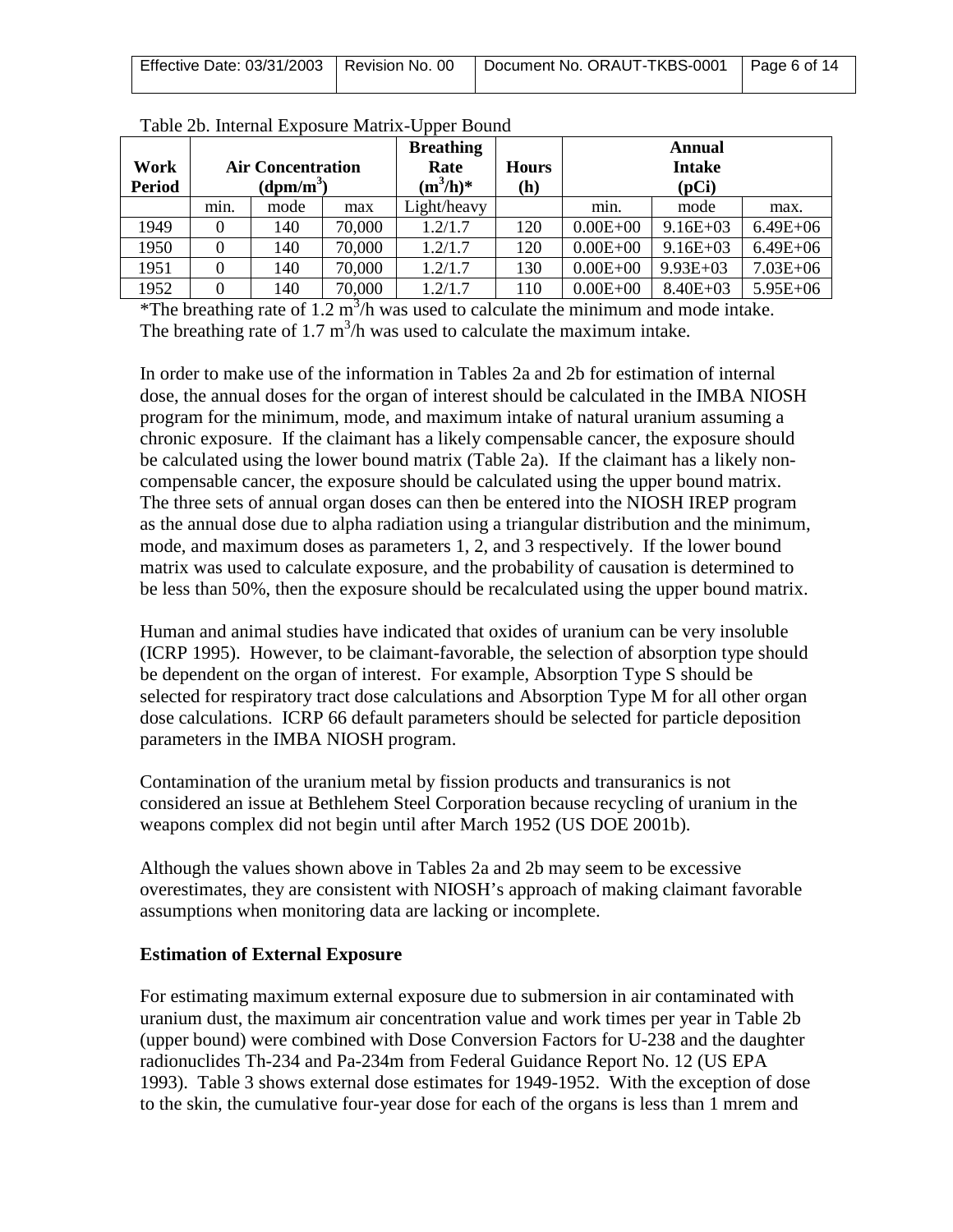| Effective Date: 03/31/2003   Revision No. 00<br>Document No. ORAUT-TKBS-0001   Page 7 of 14 |
|---------------------------------------------------------------------------------------------|
|---------------------------------------------------------------------------------------------|

is therefore not included in the dose estimation. The maximum annual dose to the skin shown in Table 3 is applied to both the electron  $(E>15 \text{ keV})$  and photon  $(E = 30-250 \text{ keV})$ annual dose in the NIOSH-IREP program using a constant distribution and assuming a chronic exposure.

|                               | <b>Maximum AnnualOrgan Dose</b> |          |          |          |  |  |  |
|-------------------------------|---------------------------------|----------|----------|----------|--|--|--|
|                               | (rem)                           |          |          |          |  |  |  |
| Organ                         | 1949                            | 1950     | 1951     | 1952     |  |  |  |
| <b>Adrenals</b>               | 3.98E-05                        | 3.98E-05 | 4.31E-05 | 3.65E-05 |  |  |  |
| <b>U</b> Bladder              | 4.09E-05                        | 4.09E-05 | 4.43E-05 | 3.75E-05 |  |  |  |
| <b>Bone Surface</b>           | 1.19E-04                        | 1.19E-04 | 1.29E-04 | 1.09E-04 |  |  |  |
| <b>Brain</b>                  | 5.18E-05                        | 5.18E-05 | 5.61E-05 | 4.75E-05 |  |  |  |
| <b>Breast</b>                 | $6.13E-0.5$                     | 6.13E-05 | 6.64E-05 | 5.62E-05 |  |  |  |
| Esophagus                     | 3.89E-05                        | 3.89E-05 | 4.22E-05 | 3.57E-05 |  |  |  |
| <b>Stomach Wall</b>           | 4.39E-05                        | 4.39E-05 | 4.75E-05 | 4.02E-05 |  |  |  |
| Small Intestine Wall          | 3.83E-05                        | 3.83E-05 | 4.15E-05 | 3.51E-05 |  |  |  |
| <b>Upper Large Intestine</b>  | 4.01E-05                        | 4.01E-05 | 4.34E-05 | 3.68E-05 |  |  |  |
| Wall                          |                                 |          |          |          |  |  |  |
| Lower Large Intestine<br>Wall | 3.90E-05                        | 3.90E-05 | 4.22E-05 | 3.57E-05 |  |  |  |
| Kidney                        | 4.48E-05                        | 4.48E-05 | 4.85E-05 | 4.11E-05 |  |  |  |
| Liver                         | 4.46E-05                        | 4.46E-05 | 4.83E-05 | 4.09E-05 |  |  |  |
| Lung                          | 5.02E-05                        | 5.02E-05 | 5.44E-05 | 4.60E-05 |  |  |  |
| Muscle                        | 4.97E-05                        | 4.97E-05 | 5.39E-05 | 4.56E-05 |  |  |  |
| Ovaries                       | 3.81E-05                        | 3.81E-05 | 4.12E-05 | 3.49E-05 |  |  |  |
| Pancreas                      | 3.76E-05                        | 3.76E-05 | 4.07E-05 | 3.44E-05 |  |  |  |
| <b>Red Bone Marrow</b>        | 4.64E-05                        | 4.64E-05 | 5.02E-05 | 4.25E-05 |  |  |  |
| Skin                          | 2.80E-03                        | 2.80E-03 | 3.03E-03 | 2.57E-03 |  |  |  |
| Spleen                        | 4.47E-05                        | 4.47E-05 | 4.84E-05 | 4.10E-05 |  |  |  |
| <b>Testes</b>                 | 5.28E-05                        | 5.28E-05 | 5.72E-05 | 4.84E-05 |  |  |  |
| Thymus                        | 4.73E-05                        | 4.73E-05 | 5.13E-05 | 4.34E-05 |  |  |  |
| Thyroid                       | 5.27E-05                        | 5.27E-05 | 5.71E-05 | 4.83E-05 |  |  |  |
| Uterus                        | 3.72E-05                        | 3.72E-05 | 4.03E-05 | 3.41E-05 |  |  |  |

Table 3. Estimated maximum annual external dose due to submersion in air contaminated with natural uranium dust.

For estimating external exposure to a uranium source, the source was assumed to be an extended (semi-infinite plane) natural uranium source. Estimated surface dose rates of 230 mrad/hr at a depth of 7 mg/cm<sup>2</sup> and 2 mrad/hr at a depth of 1000 mg/cm<sup>2</sup> were obtained from a search of the literature (Coleman et al. 1983, US Army 1989). Claimantfriendly values for the time that workers were located relative to the source were based on descriptions of processes and different job types (US AEC 1948b).

A triangular distribution for electron exposure from uranium was determined in the following manner: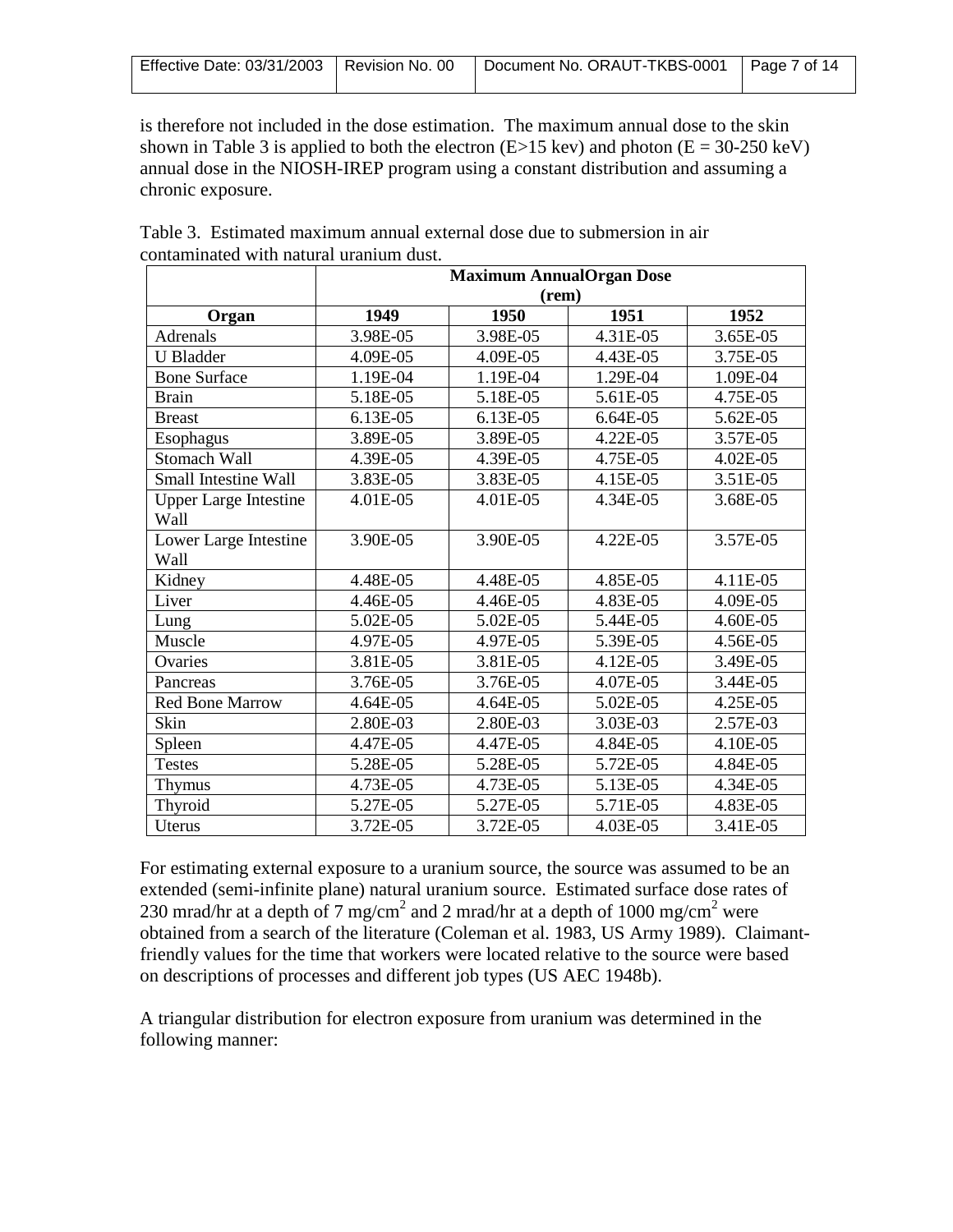| Effective Date: 03/31/2003   Revision No. 00   Document No. ORAUT-TKBS-0001   Page 8 of 14 |
|--------------------------------------------------------------------------------------------|
|--------------------------------------------------------------------------------------------|

- The minimum was estimated by assuming the worker was 1 meter away from an extended uranium source for 1 hour (per 10 hour shift). The estimated dose rate for this scenario was 90 mrad/hr (US Army 1989).
- Survey data of the Simonds facility were used to estimate the mode. The highest value measured during those surveys was 15 mrad/hr (US AEC 1949a). To be claimant-favorable, this dose rate was assumed for an entire 10-hour shift.
- A maximum value was estimated by assuming the worker was 0.3 meters (1 foot) away from an extended uranium source for 6 hours (150 mrad/hr) and 1 meter away for 4 hours (90mrad/hr).

Table 4 is a summary of the annual values for estimated external shallow dose due to electron exposure from uranium. The target organs for this type of exposure are the skin, male genitals, and breast. In the case of cancer of the male genitals or female breast cancer, additional evaluation may be needed to consider shielding and attenuation provided by clothing.

Table 4. Estimated external shallow dose due to electron exposure from a natural uranium source.

|                    | <b>Organ Annual Dose</b> |       |       |  |  |  |  |  |
|--------------------|--------------------------|-------|-------|--|--|--|--|--|
|                    |                          | (rem) |       |  |  |  |  |  |
| <b>Work Period</b> | Min.                     | Mode  | Max.  |  |  |  |  |  |
| 1949               | 1.08                     | 1.80  | 15.12 |  |  |  |  |  |
| 1950               | 1.08                     | 1.80  | 15.12 |  |  |  |  |  |
| 1951               | 1.17                     | 1.95  | 16.38 |  |  |  |  |  |
| 1952               | -QQ                      | .65   | 13.86 |  |  |  |  |  |

For cases where the target organ is the skin, male genitals, or breast, the values in Table 4 above are entered into the NIOSH-IREP program as the annual dose due to electrons (E>15 keV) using a triangular distribution and assuming a chronic exposure.

The assumption was also made that workers received an annual occupationally related diagnostic x-ray (Simonds 1948). The exposure geometry was assumed to be posterioranterior (PA) (DHHS 2002). The entrance skin exposure from the diagnostic chest x-ray was estimated to be 0.027 R (range 0-0.090 R) (NCRP 1989). The organ doses were calculated by multiplying the entrance skin exposure by the "Exposure (R) to Organ Dose  $(H<sub>T</sub>)$ " photon dose conversion factors for 30-250 keV photons found in Appendix B of the NIOSH External Dose Reconstruction Implementation Guideline (DHHS 2002). Table 5 below shows the annual organ doses due to the assumed annual diagnostic chest x-ray. The lower and upper bounds of the entrance skin exposure range were multiplied by the lower and upper bounds of the dose conversion factor to produce a minimum and maximum dose. The values in Table 5 are entered into the NIOSH-IREP program as the annual dose due to photons with energies between 30 and 250 keV using a triangular distribution and assuming an acute exposure.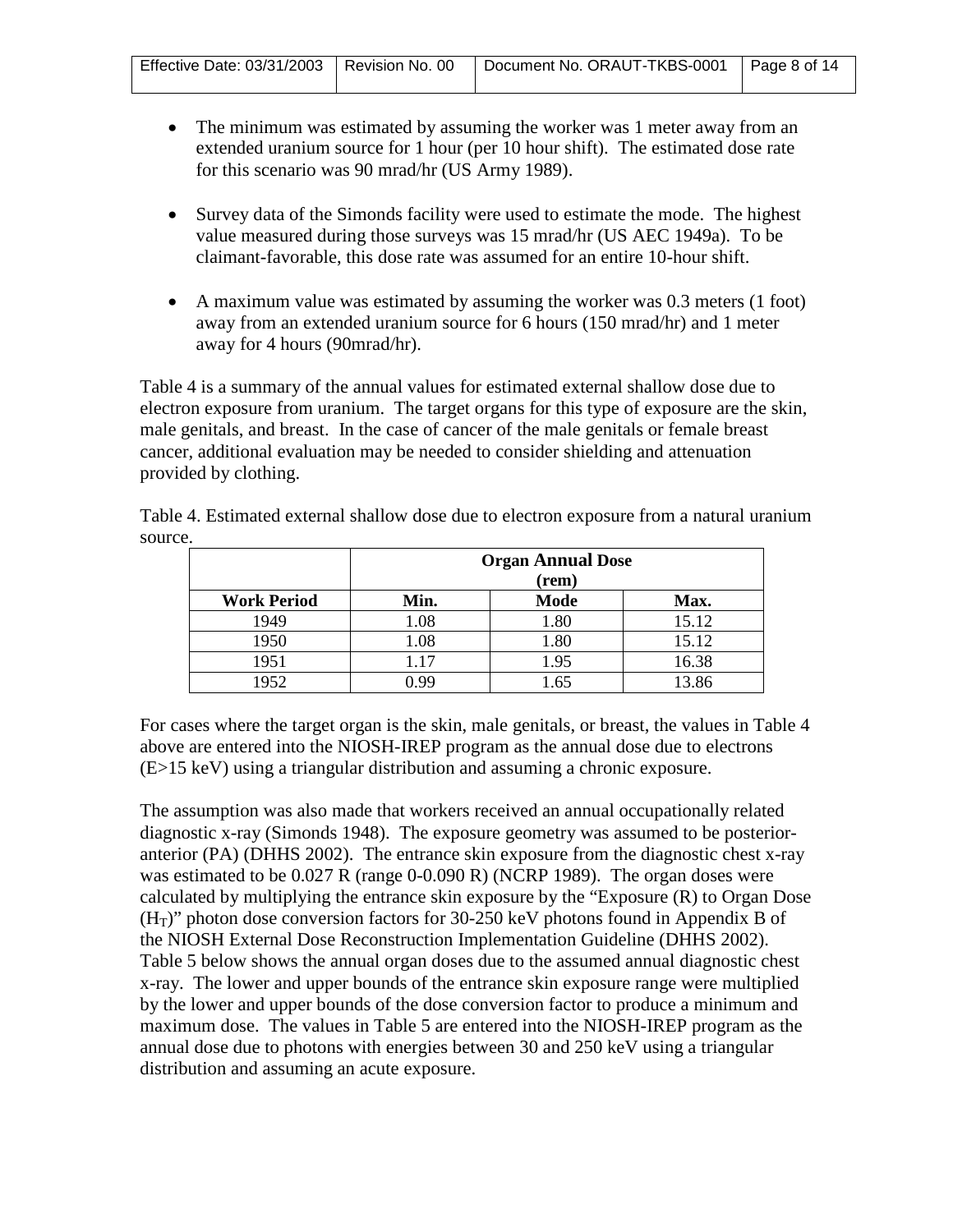| Effective Date: 03/31/2003   Revision No. 00 | Document No. ORAUT-TKBS-0001   Page 9 of 14 |  |
|----------------------------------------------|---------------------------------------------|--|
|                                              |                                             |  |

|                        |                | <b>Organ Dose (rem)</b> |                |
|------------------------|----------------|-------------------------|----------------|
| Organ                  | <b>Minimum</b> | <b>Mode</b>             | <b>Maximum</b> |
| <b>Bladder</b>         | 0.000          | 0.016                   | 0.062          |
| <b>Red Bone Marrow</b> | 0.000          | 0.027                   | 0.105          |
| <b>Bone Surface</b>    | 0.000          | 0.039                   | 0.210          |
| <b>Breast</b>          | 0.000          | 0.013                   | 0.050          |
| Colon                  | 0.000          | 0.021                   | 0.081          |
| Esophagus              | 0.000          | 0.023                   | 0.089          |
| Eye                    | 0.000          | 0.005                   | 0.022          |
| Ovaries                | 0.000          | 0.024                   | 0.096          |
| <b>Testes</b>          | 0.000          | 0.013                   | 0.051          |
| Liver                  | 0.000          | 0.022                   | 0.086          |
| Lung                   | 0.000          | 0.029                   | 0.113          |
| Remainder organs       | 0.000          | 0.024                   | 0.093          |
| Skin                   | 0.000          | 0.024                   | 0.087          |
| Stomach                | 0.000          | 0.017                   | 0.064          |
| <b>Thymus</b>          | 0.000          | 0.010                   | 0.040          |
| Thyroid                | 0.000          | 0.011                   | 0.043          |
| Uterus                 | 0.000          | 0.021                   | 0.082          |

Table 5. Annual organ doses due to the assumed annual diagnostic chest x-ray.

The deep dose rate due to photon exposure (dose rate at  $1000 \text{ mg/cm}^2$ ) from natural uranium was estimated to be 2 mrad/hr (US Army 1989). Table 6 shows the annual organ doses due to photons from the natural uranium source. A triangular distribution for these doses was determined by applying the minimum and maximum dose conversion factors (DCF<sub>min</sub> and DCF<sub>max</sub>) for 30-250 keV photons (US DHHS 2002) to the estimated 2 mrad/hr deep dose rate multiplied by the estimated work times shown in Tables 2a and 2b. To calculate the mode value, the dose conversion factor for anterior-posterior geometry ( $DCF_{AP}$ ) was used.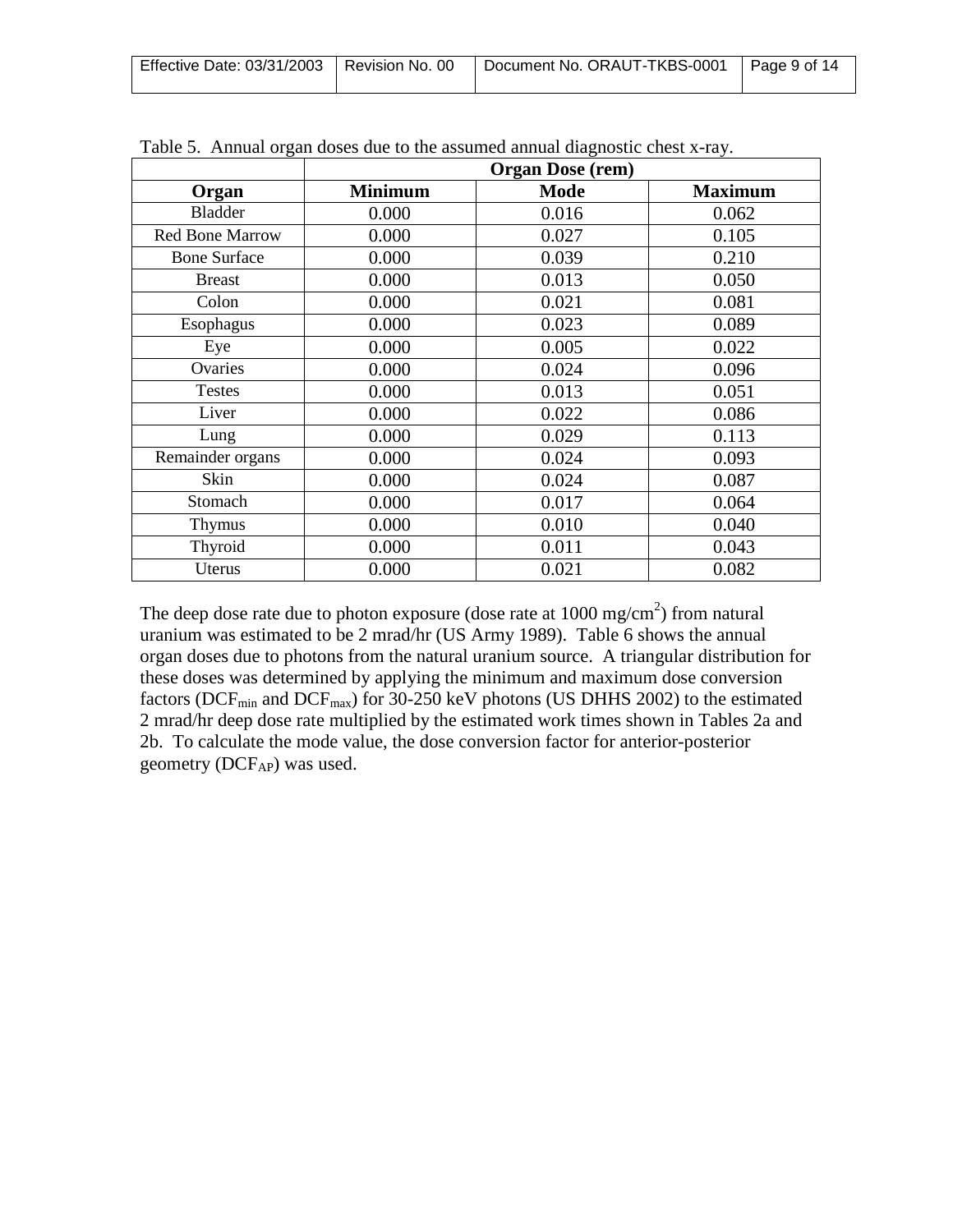| Effective Date: 03/31/2003   Revision No. 00 | Document No. ORAUT-TKBS-0001   Page 10 of 14 |  |
|----------------------------------------------|----------------------------------------------|--|
|                                              |                                              |  |

|                | Tuble 0. Trinique of gan Goses Gue to photons from a natural urament source. |                          |            |      |             |            |      |             |            |      |             |            |
|----------------|------------------------------------------------------------------------------|--------------------------|------------|------|-------------|------------|------|-------------|------------|------|-------------|------------|
|                |                                                                              | <b>Annual Organ Dose</b> |            |      |             |            |      |             |            |      |             |            |
|                |                                                                              | (rem)                    |            |      |             |            |      |             |            |      |             |            |
|                |                                                                              | 1949                     |            |      | 1950        |            |      | 1951        |            | 1952 |             |            |
| Organ          | Min                                                                          | <b>Mode</b>              | <b>Max</b> | Min  | <b>Mode</b> | <b>Max</b> | Min  | <b>Mode</b> | <b>Max</b> | Min  | <b>Mode</b> | <b>Max</b> |
| <b>Bladder</b> | 0.01                                                                         | 0.23                     | 0.24       | 0.01 | 0.23        | 0.24       | 0.01 | 0.24        | 0.26       | 0.01 | 0.21        | 0.22       |
| Red Bone       | 0.02                                                                         | 0.11                     | 0.20       | 0.02 | 0.11        | 0.20       | 0.02 | 0.12        | 0.22       | 0.01 | 0.11        | 0.19       |
| Marrow         |                                                                              |                          |            |      |             |            |      |             |            |      |             |            |
| Bone           | 0.09                                                                         | 0.22                     | 0.36       | 0.09 | 0.22        | 0.36       | 0.10 | 0.24        | 0.39       | 0.08 | 0.20        | 0.33       |
| Surface        |                                                                              |                          |            |      |             |            |      |             |            |      |             |            |
| <b>Breast</b>  | 0.01                                                                         | 0.23                     | 0.23       | 0.01 | 0.23        | 0.23       | 0.01 | 0.25        | 0.25       | 0.01 | 0.21        | 0.21       |
| Colon          | 0.01                                                                         | 0.19                     | 0.21       | 0.01 | 0.19        | 0.21       | 0.01 | 0.21        | 0.22       | 0.01 | 0.18        | 0.19       |
| Esophagus      | 0.01                                                                         | 0.13                     | 0.17       | 0.01 | 0.13        | 0.17       | 0.01 | 0.14        | 0.19       | 0.01 | 0.12        | 0.16       |
| Eye            | 0.00                                                                         | 0.23                     | 0.26       | 0.00 | 0.23        | 0.26       | 0.00 | 0.25        | 0.28       | 0.00 | 0.21        | 0.24       |
| Ovaries        | 0.01                                                                         | 0.17                     | 0.19       | 0.01 | 0.17        | 0.19       | 0.01 | 0.19        | 0.21       | 0.01 | 0.16        | 0.17       |
| <b>Testes</b>  | 0.01                                                                         | 0.26                     | 0.27       | 0.01 | 0.26        | 0.27       | 0.01 | 0.28        | 0.30       | 0.01 | 0.24        | 0.25       |
| Liver          | 0.02                                                                         | 0.19                     | 0.20       | 0.02 | 0.19        | 0.20       | 0.03 | 0.21        | 0.22       | 0.02 | 0.18        | 0.19       |
| Lung           | 0.03                                                                         | 0.18                     | 0.21       | 0.03 | 0.18        | 0.21       | 0.03 | 0.19        | 0.22       | 0.03 | 0.16        | 0.19       |
| Remainder      | 0.02                                                                         | 0.16                     | 0.17       | 0.02 | 0.16        | 0.17       | 0.02 | 0.17        | 0.19       | 0.02 | 0.15        | 0.16       |
| organs         |                                                                              |                          |            |      |             |            |      |             |            |      |             |            |
| Skin           | 0.11                                                                         | 0.16                     | 0.18       | 0.11 | 0.16        | 0.18       | 0.12 | 0.18        | 0.19       | 0.10 | 0.15        | 0.16       |
| Stomach        | 0.01                                                                         | 0.23                     | 0.24       | 0.01 | 0.23        | 0.24       | 0.01 | 0.25        | 0.26       | 0.01 | 0.21        | 0.22       |
| <b>Thymus</b>  | 0.00                                                                         | 0.26                     | 0.27       | 0.00 | 0.26        | 0.27       | 0.00 | 0.28        | 0.29       | 0.00 | 0.23        | 0.25       |
| Thyroid        | 0.00                                                                         | 0.26                     | 0.27       | 0.00 | 0.26        | 0.27       | 0.00 | 0.28        | 0.30       | 0.00 | 0.24        | 0.25       |
| Uterus         | 0.01                                                                         | 0.18                     | 0.20       | 0.01 | 0.18        | 0.20       | 0.01 | 0.20        | 0.22       | 0.01 | 0.17        | 0.18       |

Table 6. Annual organ doses due to photons from a natural uranium source.

For likely non-compensable cases, the values in Table 6 above are entered into the NIOSH-IREP program as the annual organ dose due to photons with energy between 30 and 250 keV using a triangular distribution and assuming a chronic exposure.

For likely compensable cases, the estimated 2 mrad/hr deep dose rate from the uranium source is evenly divided between photons with energies E= 30-250 keV and E>250 keV. The dose conversion factors,  $DCF_{min}$ ,  $DCF_{max}$ , and  $DCF_{AP}$ , for 30-350 keV photons were used to calculate the doses in Table 7a. The dose conversion factors,  $DCF_{min}$ ,  $DCF_{max}$ , and DCF<sub>AP</sub>, for E>250 keV photons were used to calculate the doses in Table 7b. The values in Tables 7a and 7b are entered into the NIOSH-IREP program as organ doses due to the appropriate energy photons, using a triangular distribution and assuming a chronic exposure.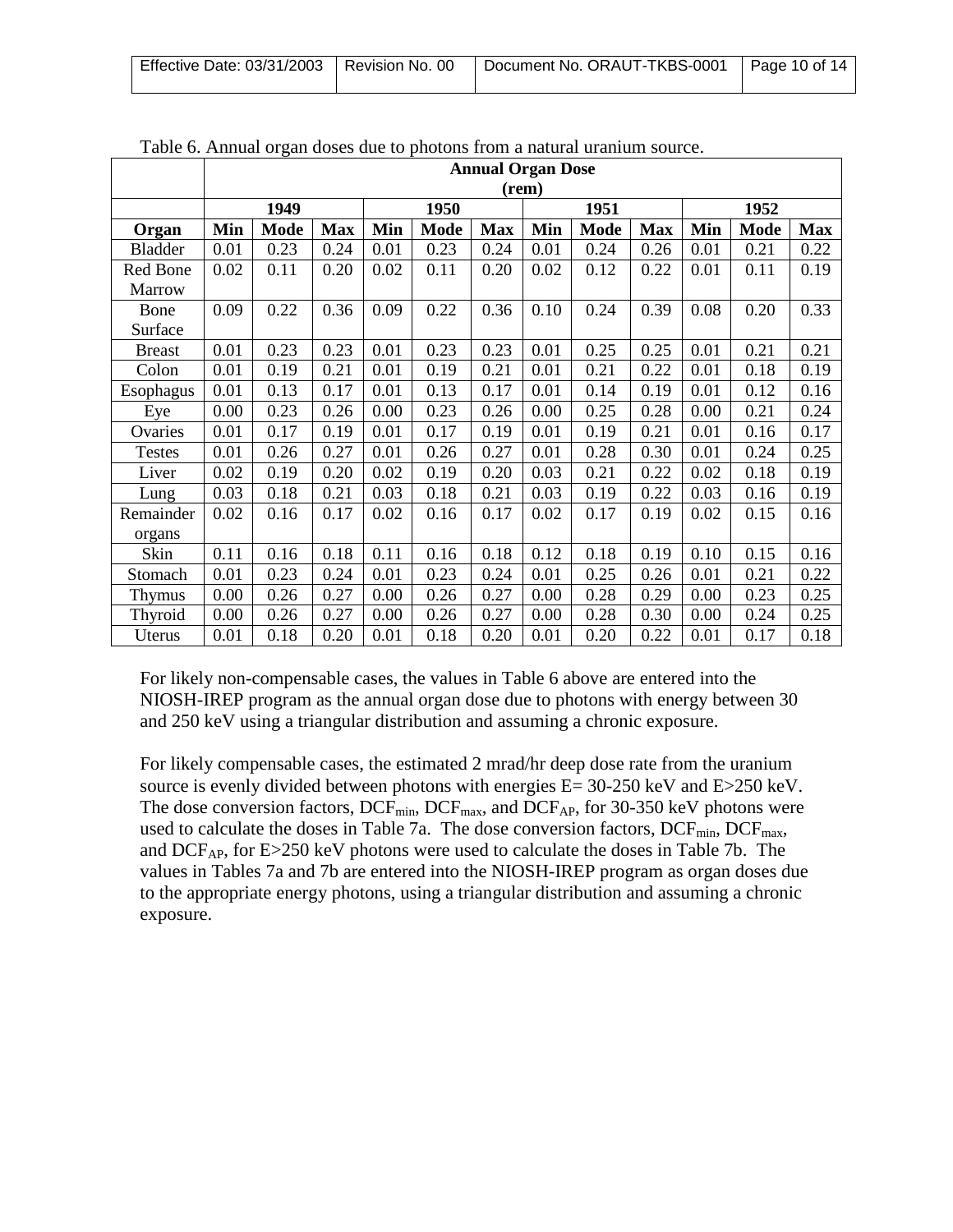|--|

|                | <b>Annual Organ Dose</b> |      |            |      |      |            |      |      |            |      |      |            |
|----------------|--------------------------|------|------------|------|------|------------|------|------|------------|------|------|------------|
|                | (rem)                    |      |            |      |      |            |      |      |            |      |      |            |
|                |                          | 1949 |            |      | 1950 |            |      | 1951 |            |      | 1952 |            |
| Organ          | Min                      | Mode | <b>Max</b> | Min  | Mode | <b>Max</b> | Min  | Mode | <b>Max</b> | Min  | Mode | <b>Max</b> |
| <b>Bladder</b> | 0.00                     | 0.11 | 0.12       | 0.00 | 0.11 | 0.12       | 0.00 | 0.12 | 0.13       | 0.00 | 0.10 | 0.11       |
| Red Bone       | 0.01                     | 0.06 | 0.10       | 0.01 | 0.06 | 0.10       | 0.01 | 0.06 | 0.11       | 0.01 | 0.05 | 0.09       |
| Marrow         |                          |      |            |      |      |            |      |      |            |      |      |            |
| Bone           | 0.05                     | 0.11 | 0.18       | 0.05 | 0.11 | 0.18       | 0.05 | 0.12 | 0.20       | 0.04 | 0.10 | 0.17       |
| Surface        |                          |      |            |      |      |            |      |      |            |      |      |            |
| <b>Breast</b>  | 0.01                     | 0.12 | 0.12       | 0.01 | 0.12 | 0.12       | 0.01 | 0.12 | 0.13       | 0.00 | 0.11 | 0.11       |
| Colon          | 0.01                     | 0.10 | 0.10       | 0.01 | 0.10 | 0.10       | 0.01 | 0.10 | 0.11       | 0.01 | 0.09 | 0.09       |
| Esophagus      | 0.00                     | 0.06 | 0.09       | 0.00 | 0.06 | 0.09       | 0.00 | 0.07 | 0.09       | 0.00 | 0.06 | 0.08       |
| Eye            | 0.00                     | 0.11 | 0.13       | 0.00 | 0.11 | 0.13       | 0.00 | 0.12 | 0.14       | 0.00 | 0.10 | 0.12       |
| Ovaries        | 0.00                     | 0.09 | 0.10       | 0.00 | 0.09 | 0.10       | 0.00 | 0.09 | 0.10       | 0.00 | 0.08 | 0.09       |
| <b>Testes</b>  | 0.00                     | 0.13 | 0.14       | 0.00 | 0.13 | 0.14       | 0.00 | 0.14 | 0.15       | 0.00 | 0.12 | 0.12       |
| Liver          | 0.01                     | 0.10 | 0.10       | 0.01 | 0.10 | 0.10       | 0.01 | 0.10 | 0.11       | 0.01 | 0.09 | 0.09       |
| Lung           | 0.02                     | 0.09 | 0.10       | 0.02 | 0.09 | 0.10       | 0.02 | 0.10 | 0.11       | 0.01 | 0.08 | 0.09       |
| Remainder      | 0.01                     | 0.08 | 0.09       | 0.01 | 0.08 | 0.09       | 0.01 | 0.09 | 0.09       | 0.01 | 0.07 | 0.08       |
| organs         |                          |      |            |      |      |            |      |      |            |      |      |            |
| Skin           | 0.05                     | 0.08 | 0.09       | 0.05 | 0.08 | 0.09       | 0.06 | 0.09 | 0.10       | 0.05 | 0.07 | 0.08       |
| Stomach        | 0.01                     | 0.11 | 0.12       | 0.01 | 0.11 | 0.12       | 0.01 | 0.12 | 0.13       | 0.00 | 0.10 | 0.11       |
| <b>Thymus</b>  | 0.00                     | 0.13 | 0.14       | 0.00 | 0.13 | 0.14       | 0.00 | 0.14 | 0.15       | 0.00 | 0.12 | 0.12       |
| Thyroid        | 0.00                     | 0.13 | 0.14       | 0.00 | 0.13 | 0.14       | 0.00 | 0.14 | 0.15       | 0.00 | 0.12 | 0.12       |
| Uterus         | 0.01                     | 0.09 | 0.10       | 0.01 | 0.09 | 0.10       | 0.01 | 0.10 | 0.11       | 0.00 | 0.08 | 0.09       |

| Table 7a. Annual organ doses due to photons (30-250 keV) from a natural uranium |  |
|---------------------------------------------------------------------------------|--|
| source.                                                                         |  |

|  |  | Table 7b. Annual organ doses due to photons $(>250 \text{ keV})$ from a natural uranium source. |
|--|--|-------------------------------------------------------------------------------------------------|
|  |  |                                                                                                 |
|  |  |                                                                                                 |

|                | <b>Annual Organ Dose</b> |       |            |      |      |            |      |      |            |      |      |            |
|----------------|--------------------------|-------|------------|------|------|------------|------|------|------------|------|------|------------|
|                |                          | (rem) |            |      |      |            |      |      |            |      |      |            |
|                |                          | 1949  |            |      | 1950 |            |      | 1951 |            | 1952 |      |            |
| Organ          | Min                      | Mode  | <b>Max</b> | Min  | Mode | <b>Max</b> | Min  | Mode | <b>Max</b> | Min  | Mode | <b>Max</b> |
| <b>Bladder</b> | 0.05                     | 0.11  | 0.11       | 0.05 | 0.11 | 0.11       | 0.06 | 0.12 | 0.12       | 0.05 | 0.10 | 0.10       |
| Red Bone       | 0.06                     | 0.09  | 0.11       | 0.06 | 0.09 | 0.11       | 0.07 | 0.10 | 0.12       | 0.06 | 0.08 | 0.10       |
| <b>Marrow</b>  |                          |       |            |      |      |            |      |      |            |      |      |            |
| Bone           | 0.07                     | 0.09  | 0.11       | 0.07 | 0.09 | 0.11       | 0.07 | 0.10 | 0.12       | 0.06 | 0.09 | 0.10       |
| Surface        |                          |       |            |      |      |            |      |      |            |      |      |            |
| <b>Breast</b>  | 0.06                     | 0.12  | 0.12       | 0.06 | 0.12 | 0.12       | 0.06 | 0.13 | 0.13       | 0.05 | 0.11 | 0.11       |
| Colon          | 0.05                     | 0.10  | 0.11       | 0.05 | 0.10 | 0.11       | 0.06 | 0.11 | 0.12       | 0.05 | 0.10 | 0.10       |
| Esophagus      | 0.05                     | 0.09  | 0.10       | 0.05 | 0.09 | 0.10       | 0.06 | 0.10 | 0.11       | 0.05 | 0.08 | 0.10       |
| Eye            | 0.02                     | 0.11  | 0.12       | 0.02 | 0.11 | 0.12       | 0.03 | 0.12 | 0.13       | 0.02 | 0.10 | 0.11       |
| Ovaries        | 0.05                     | 0.10  | 0.12       | 0.05 | 0.10 | 0.12       | 0.06 | 0.11 | 0.12       | 0.05 | 0.09 | 0.11       |
| <b>Testes</b>  | 0.06                     | 0.12  | 0.13       | 0.06 | 0.12 | 0.13       | 0.06 | 0.13 | 0.14       | 0.05 | 0.11 | 0.12       |
| Liver          | 0.06                     | 0.11  | 0.11       | 0.06 | 0.11 | 0.11       | 0.06 | 0.11 | 0.12       | 0.05 | 0.10 | 0.10       |
| Lung           | 0.06                     | 0.10  | 0.11       | 0.06 | 0.10 | 0.11       | 0.07 | 0.11 | 0.12       | 0.06 | 0.10 | 0.10       |
| Remainder      | 0.06                     | 0.10  | 0.10       | 0.06 | 0.10 | 0.10       | 0.06 | 0.11 | 0.11       | 0.05 | 0.09 | 0.09       |
| organs         |                          |       |            |      |      |            |      |      |            |      |      |            |
| Skin           | 0.07                     | 0.10  | 0.11       | 0.07 | 0.10 | 0.11       | 0.08 | 0.11 | 0.12       | 0.07 | 0.09 | 0.10       |
| Stomach        | 0.06                     | 0.11  | 0.11       | 0.06 | 0.11 | 0.11       | 0.06 | 0.12 | 0.12       | 0.05 | 0.10 | 0.11       |
| Thymus         | 0.04                     | 0.11  | 0.13       | 0.04 | 0.11 | 0.13       | 0.05 | 0.12 | 0.14       | 0.04 | 0.10 | 0.12       |
| Thyroid        | 0.05                     | 0.12  | 0.13       | 0.05 | 0.12 | 0.13       | 0.05 | 0.13 | 0.14       | 0.04 | 0.11 | 0.12       |
| Uterus         | 0.05                     | 0.10  | 0.10       | 0.05 | 0.10 | 0.10       | 0.06 | 0.11 | 0.11       | 0.05 | 0.09 | 0.09       |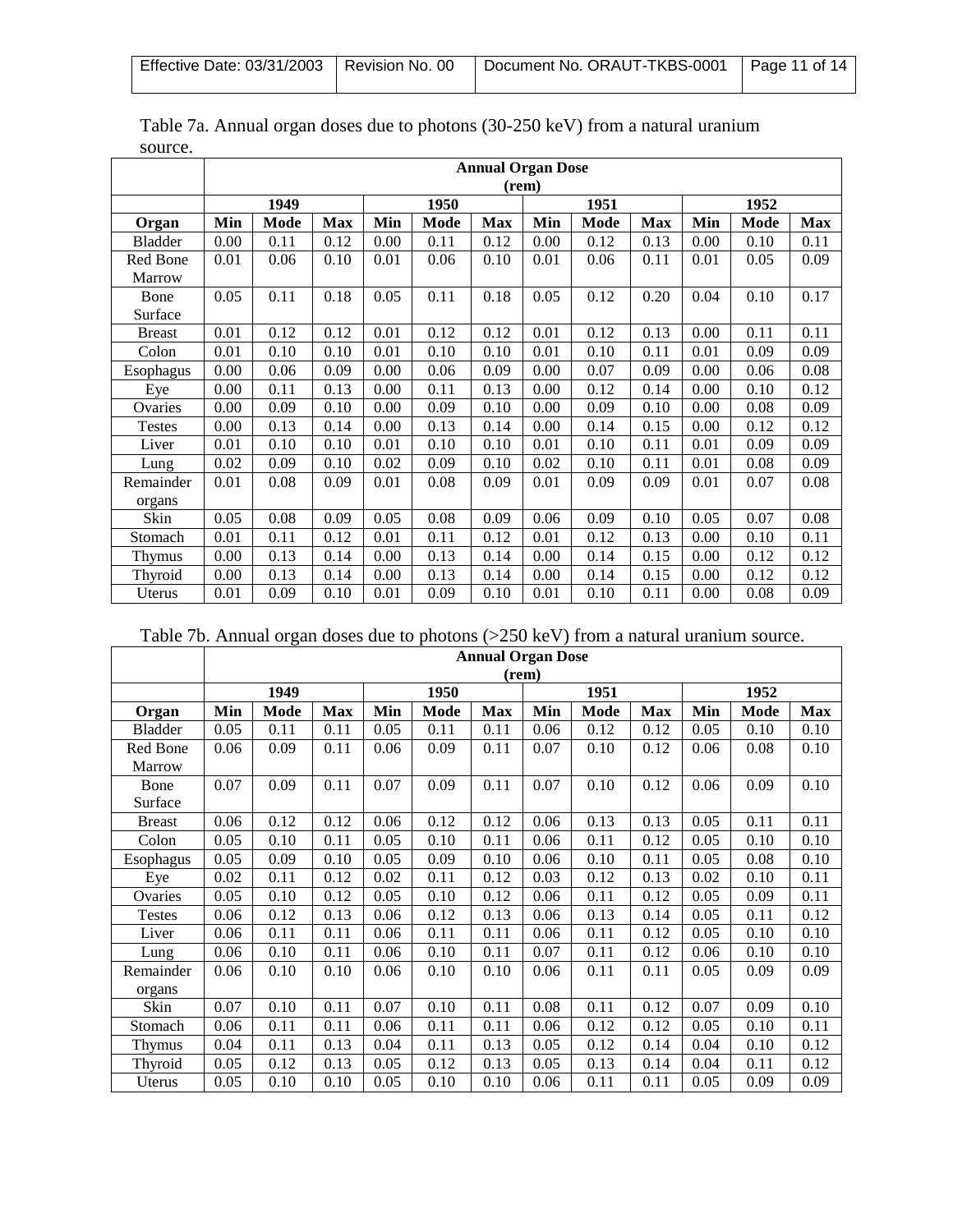| Effective Date: 03/31/2003   Revision No. 00   Document No. ORAUT-TKBS-0001   Page 12 of 14 |  |  |
|---------------------------------------------------------------------------------------------|--|--|
|---------------------------------------------------------------------------------------------|--|--|

#### **References**

Bowman, H.T., Merrill, P.E., Schneider, C.A., and Yocco, A.S., Report on Trips to Bethlehem Steel Corporation, Lackawanna Plant, Buffalo, N.Y., Production Division of National Lead Company of Ohio, September 4, 1952. [pg. 23, NY-Bethlehem Steel.pdf]

Coleman, R.L., Hudson, C.G., and Plato, P.A., "Depth-dose curves for  $^{90}Sr$  and natural and depleted uranium in mylar," *Health Physics*, 44(4): 395-402, 1983

Frey, H.C., and Cullen, A.C., "Distribution Development for Probabilistic Exposure Assessment," Paper No. 95-94.02, Proceedings of the 88<sup>th</sup> Annual Meeting of the Air & Waste Management Association, San Antonio, Texas, June 18-23, 1995

International Commission on Radiological Protection (ICRP), "Human Respiratory Tract Model for Radiological Protection," ICRP Publication 66, pg. 198, 1994

International Commission on Radiological Protection (ICRP), "Age-dependent Doses to Members of the Public from Intake of Radionuclides: Part 4 Inhalation Dose Coefficients," ICRP Publication 71, pg. 299, 1995

Kosanovich, Paul (Compensation Agent, L.U. 2603) to Robert Anderson (Bethlehem Steel Corporation), letter of October 19, 1979 [pg. 36, Bethlehem Steel Site Profile.pdf]

LaMastra, A. (Bethlehem Steel Corporation) to D.L. Webster (Bethlehem Steel Corporation), "Investigation Report: Uranium Metal Rolling, 10" Bar Mill, Lackawanna Plant, June 29, 1976. [pg. 16, Bethlehem Steel.pdf]

National Council on Radiation Protection and Measurements (NCRP), "Exposure of the U.S. Population from Diagnostic Medical Radiation," NCRP Report No. 100, pg. 28, 1989

National Lead Company of Ohio (NLO), Air dust data from last rolling on September 14, 1952 at Bethlehem Steel Corporation's Lackawanna Plant, Health and Safety Division, September 17, 1952 [pgs. 12-15, Bethlehem Steel Site Profile.pdf] (1952a)

National Lead Company of Ohio (NLO), Production Report on the Rolling of Two Hundred and Twenty-two Uranium Billets at Bethlehem Steel Corporation's Lackawanna Plant on Saturday, April 12, 1952, Contract No. AT(30-1)-1156, April 28, 1952. [pg. 1, NY-Bethlehem Steel.pdf] (1952b)

National Lead Company of Ohio (NLO), Production Report on the Rolling of Two Hundred an Eighteen Uranium Billets at Bethlehem Steel Corporation's Lackawanna Plant on March 15, 1952, Contract No. AT(30-1)-1156, March 21, 1952 [pg. 37, Bethlehem Steel Site Profile.pdf] (1952c)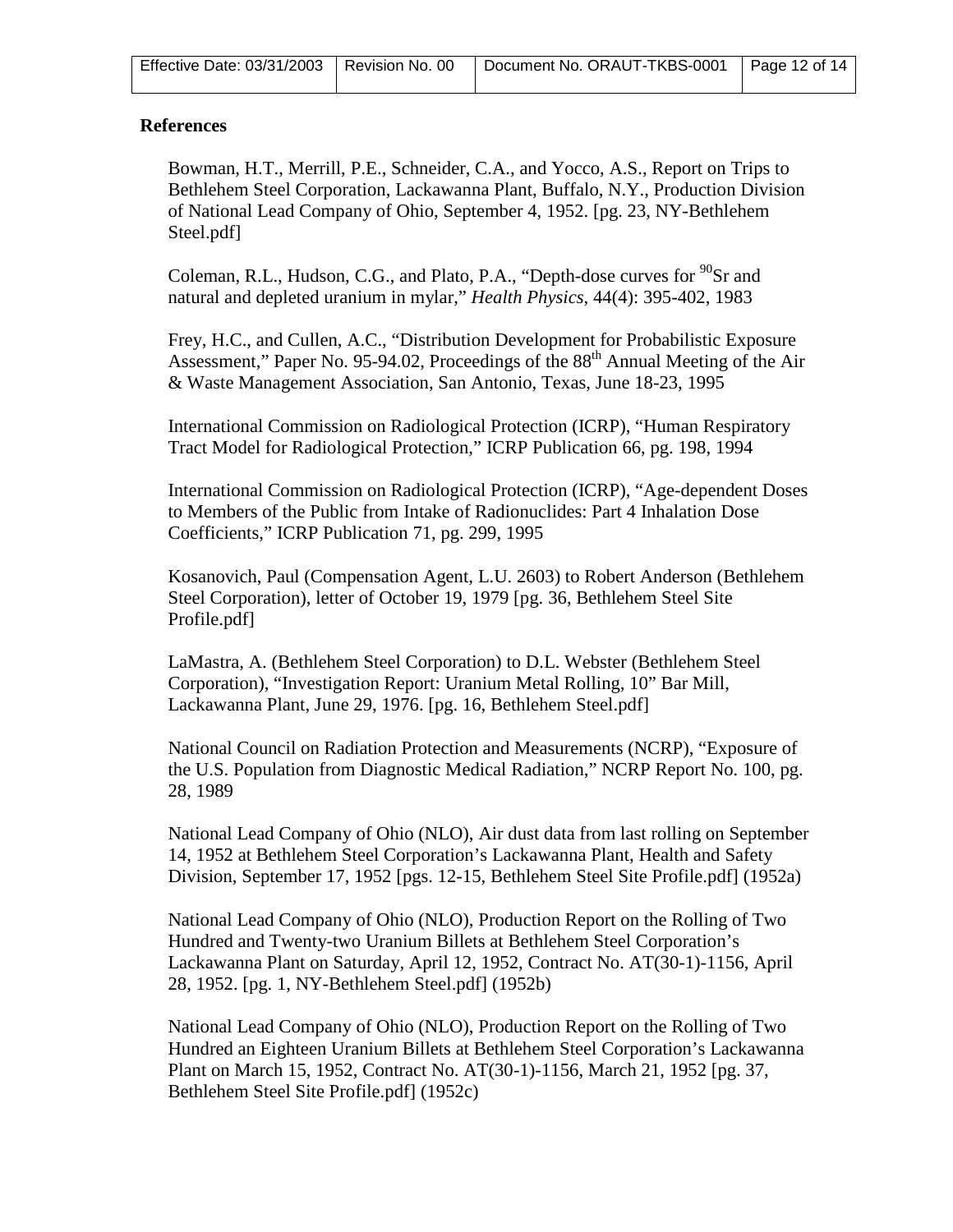NY State Assembly Task Force on Toxic Substances, "The Federal Connection: A History of U.S. Military Involvement in the Toxic Contamination of Love Canal and the Niagara Frontier Region," An interim report to NY State Assembly Speaker Stanley Fink, January 29, 1981. [pg. 14, Fed Connection.pdf]

ORNL, "Preliminary Survey of Bethlehem Steel, Lackawanna, New York," Oak Ridge National Laboratory, March 1980 [pg. 79, Bethlehem Steel.pdf]

Range, Wayne (Energy Research and Development Administration) to David M. Anderson (Bethlehem Steel Corporation), letter of June 7, 1976. [pg. 71, Bethlehem Steel.pdf]

Schleien, B., Birky, B., & Slaback, L., Handbook of Health Physics and Radiological Health, Third Edition, Lippincott, Williams & Wilkins, Baltimore, January 1998

Schneider, C.A., & Yocce, A.S., "Report on Rollings and Bethlehem Steel Corporation, Lackawanna Plant, Buffalo, New York," Abstract, FMPC-79 (no date) [pg. 35, Bethlehem Steel Site Profile.pdf]

Simonds Saw & Steel Company Report (no author given), 1948, Topic: Hazard Identification, Evaluation, and Mitigation, [pgs. 461-464, Simonds Saw and Steel Company.pdf]

Summary of Experimental Rollings Relating to Fernald Operations, 1951 [pg. 20, Bethlehem Steel.pdf]

Thornton, William T. (Energy Research and Development Administration), to R.H. Kennedy (Energy Research and Development Administration), "ERDA Resurvey Program – Bethlehem Steel, Lackawanna, NY," March 16, 1977. [pg. 75, Bethlehem Steel.pdf]

U.S. AEC, "Simonds Saw and Steel Company, Occupational Exposure to Uranium," New York Operations Office Health and Safety Division, February 18, 1953. [pg. 54, Simonds Saw and Steel Company.pdf]

U.S. AEC, "Simonds Saw and Steel Company, Occupational Exposure to Radioactive Dust: Visit of October 27, 1948," New York Operations Office [pg. 138, Simonds Saw and Steel Company.pdf] (1948a)

U.S. AEC, "Simonds Saw and Steel Company, Occupational Exposure to Radioactive Dust: Visit of October 27, 1948," New York Operations Office [pgs. 139-153, Simonds Saw and Steel Company.pdf] (1948b)